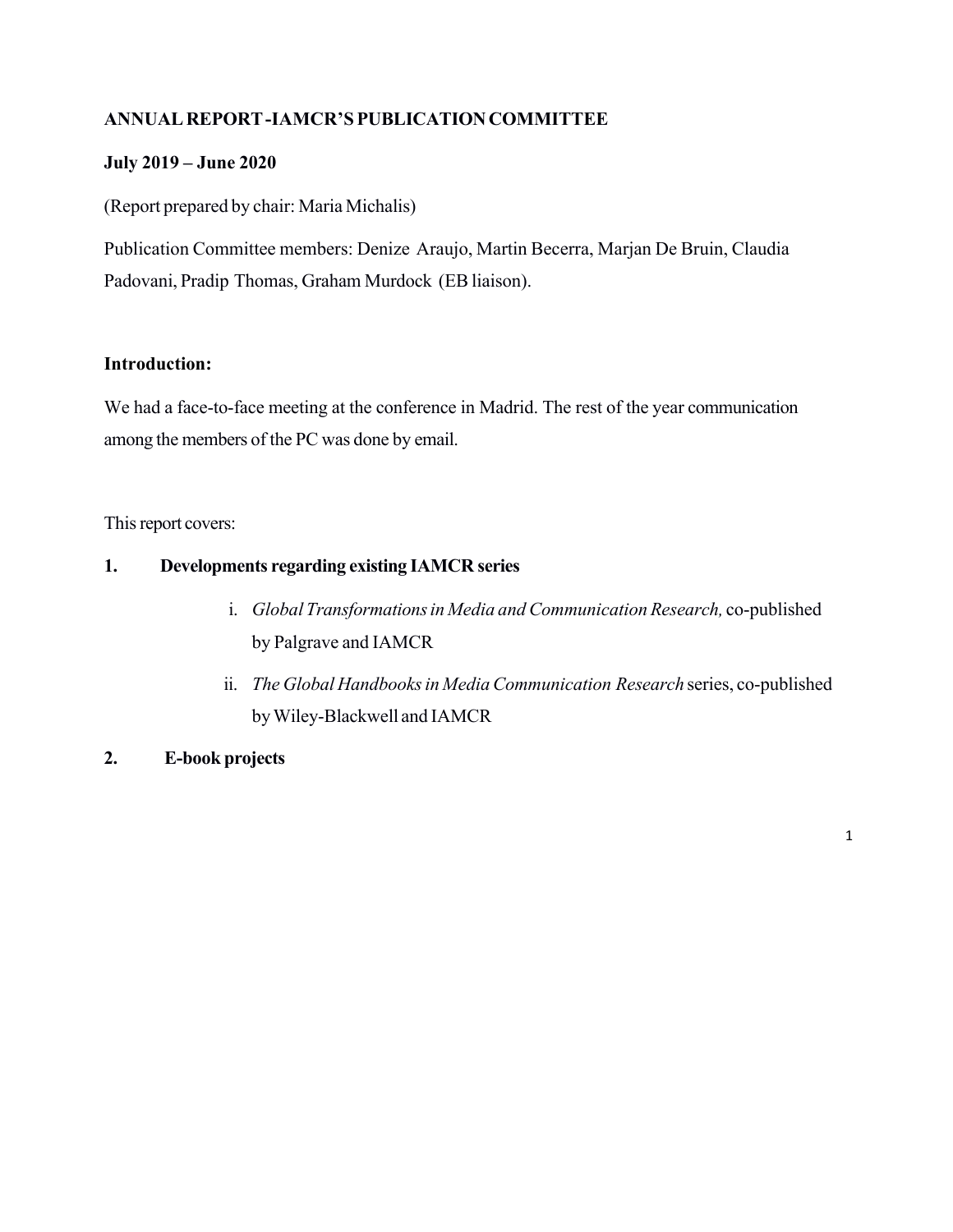# **1.** Developments regarding existing IAMCR Series

**A) The** *Global Transformationsin Media and Communication Research,* **co-published by Palgrave and IAMCR**



**Report July 2019-June 2020 Claudia Padovani and Marjan De Bruin Series' editors**

Since 2014 the IAMCR/Palgrave series *Global Transformations in Media and Communication Research* reflects the intellectual capital of IAMCR; it constitutes a forum for collective knowledge production and exchange, thanks to trans-disciplinary contributions.

We, the series editors, are excited to see the growing interest among IAMCR members to publish through this channel. *Global Transformations in Media and Communication Research* is developing into a rich collection of thought-provoking volumes.

The period between July 2018 and June 2019 has been very intense and productive: most of the proposals that had been presented in 2017 went through review processes, involving both the series' Advisory Board and the formal review process organized by Palgrave. We believe this double review process contributes to helping authors finalize their work according to the scientific standards expected by the series and to respond to the its ambition to provide a truly transnational space of scientific dialogue.

As series editors we coordinated all exchanges between authors, Advisory Board and the new editor for the series at Palgrave (Lucy Batrouney), to guarantee – as much as possible - timely feedback, smooth communication and ongoing support at all ends. A demanding but very rewarding task. The series has gained recognition and appreciation within the IAMCR membership. Proposed volumes fully respond to the series' goals, including the translation of relevant works for an English audience. The series' editors and the Advisory Board are determined to solicit more contributions from Africa and Asia, as well as Latin American regions for publication in the years to come.

Currently, the series has one translation from Spanish to English in process; four contracted volumes (edited) with manuscripts to be sent to Palgrave by the end of summer 2019; three edited collections contracted, with a delivery date of Spring 2020; and two individual works in process (see below for details).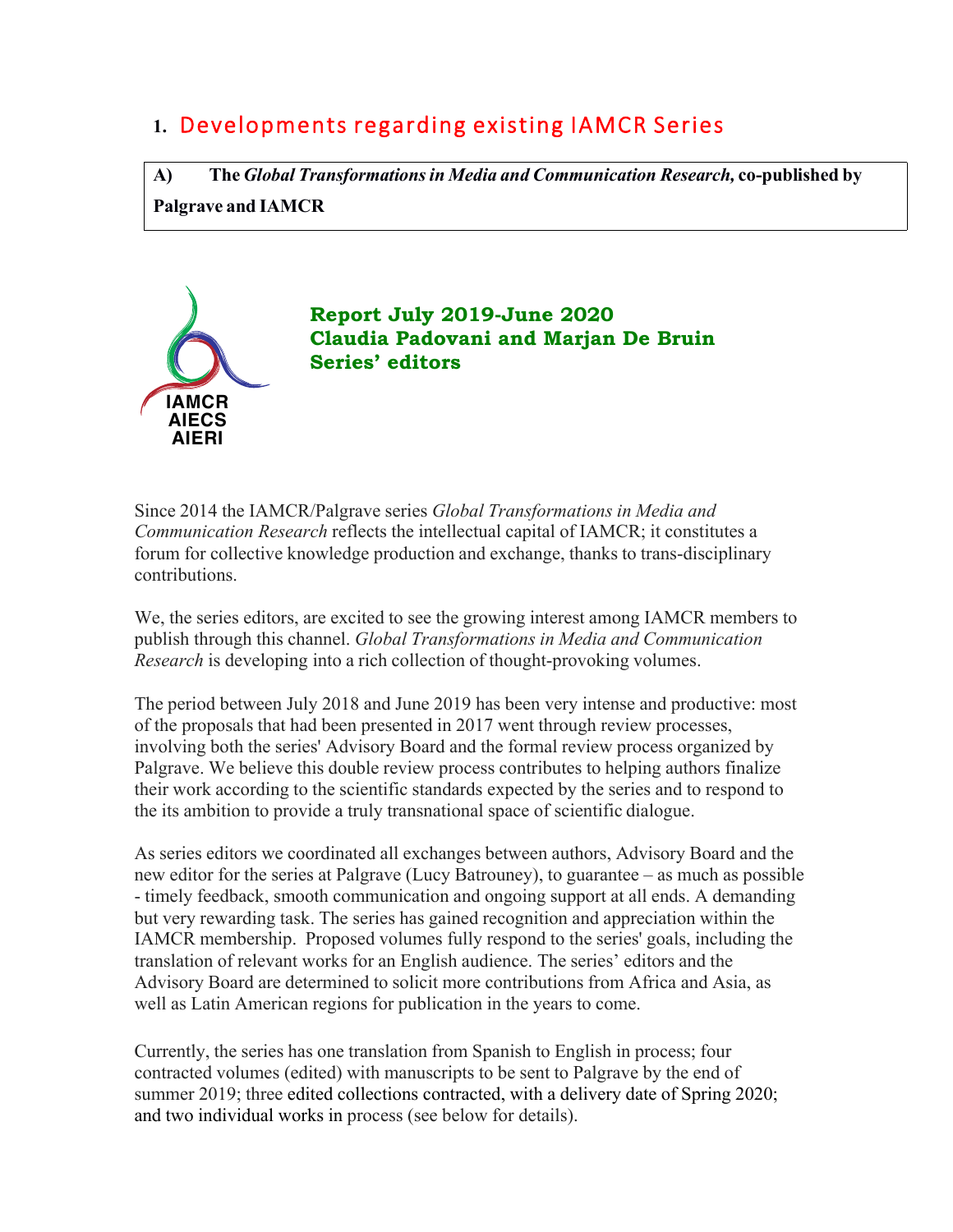### **1. Published volumes**

Volumes that have been published since 2014:

| Authors/s - Editor/s<br>Claudia Padovani and Andrew<br>Calabrese (2014) | <b>Title</b><br>Communication Rights and Social Justice. Historical<br>accounts of transnational mobilitzations  |
|-------------------------------------------------------------------------|------------------------------------------------------------------------------------------------------------------|
| Luis Albornoz (2015)                                                    | Power, Media, Culture                                                                                            |
| Francesco Fattorello (2015)                                             | The Theory of the Social Practice of Information                                                                 |
| Chris Paterson, David Lee, Anamik Saha<br>and Anna Zoeller (2016)       | Advancing Media Production Research                                                                              |
| Ravindra Kumar Vemula and SubbaRao<br>M. Gavaravarapu (2017)            | Health Communication in the Changing Media<br>Landscape                                                          |
| Sergio Sparviero, Corinna Peil and<br>Gabriele Balbi (2017)             | Media Convergence and Deconvergence                                                                              |
| Francisco Sierra Caballero and<br>Tommaso Gravante (2017)               | Networks, Movements and Technopolitics in Latin<br>America                                                       |
| Francisco Sierra Caballero and<br>Tommaso Gravante (2017)               | Networks, Movements and Technopolitics in Latin<br>America                                                       |
| Cees Hamelink (2020)                                                    | <b>Communication and Peace</b>                                                                                   |
| Books in production (June 1, 2020)                                      |                                                                                                                  |
| Authors/s - Editor/s                                                    | <b>Title</b>                                                                                                     |
| Muniz Sodré (forthcoming 2019)                                          | The Science of the Commons Common (original title: A<br>Ciência do Comum: Notas para o método<br>comunicacional) |
| Massimo Ragnedda and Anna Gladkova<br>Joana Díaz-Pont et al             | Digital Inequalities in the Global South<br>The Local and the Digital in Environmental<br>Communication          |
| Löic Ballarini                                                          | The Independence of the News Media                                                                               |
| Sandra Jeppesen and Paola Sartoretto                                    | <b>Media Activist Research Ethics</b>                                                                            |
| Adrian Athique and Vibodh Parthasarathi                                 | Platform Capitalism in India                                                                                     |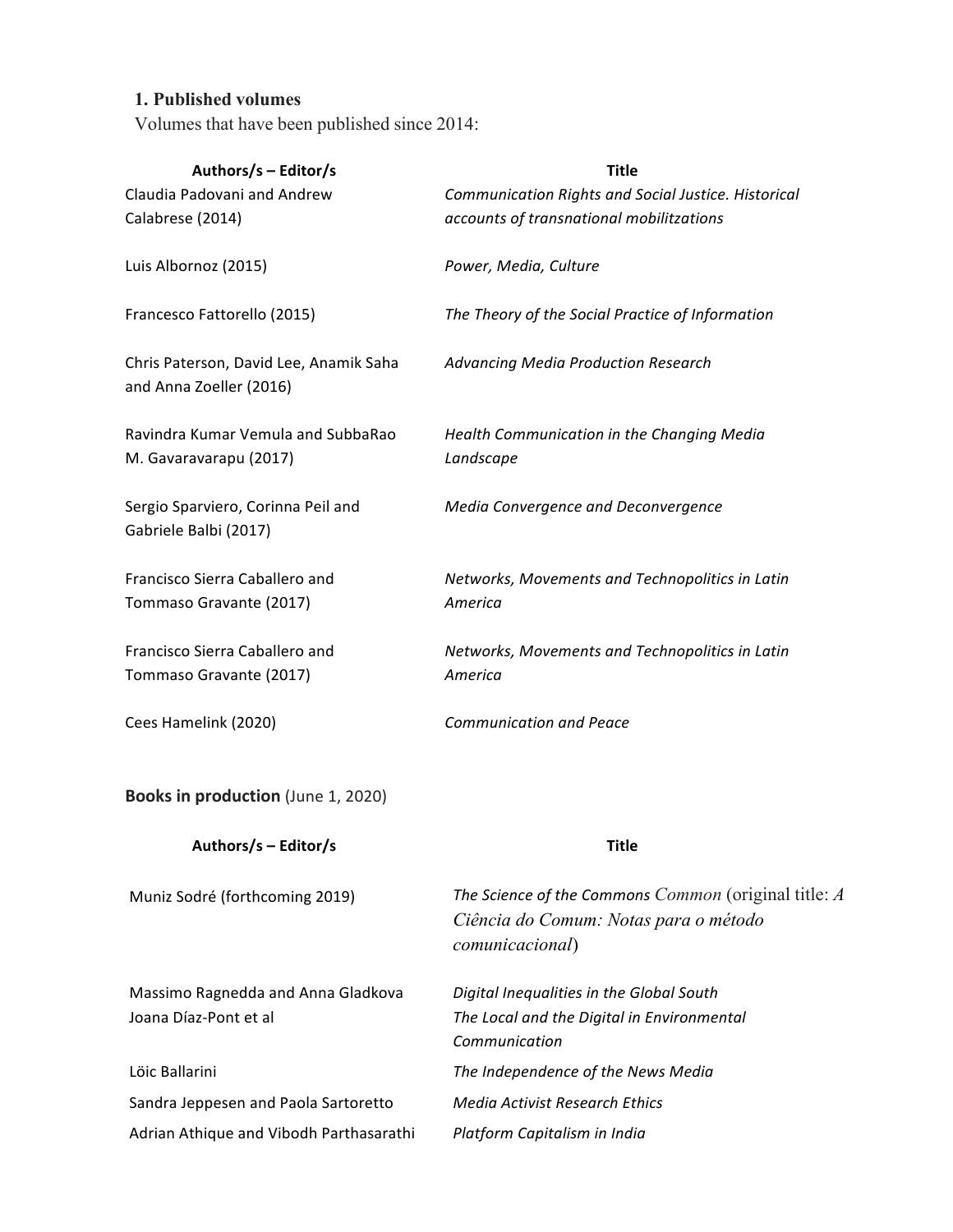#### **Work in progress and new proposals**

Proposals that are in the final stage of manuscript submission to Palgrave and/or are being considered by the Advisory Board and/or are being considered for translation:

*Media and the Dissemination of Fear The Transformation of the Media System in Turkey Global Communication Governance at the Crossroads Communicology from the South*

### **Other Series Editors' activities**

Over the past months, we have also:

- Involved the Advisory Board members in providing feedback on all incoming proposals. Current Advisory Board members are listed on the Series webpage: Martín Becerra, Marjan de Bruin, Claudia Padovani; Gerard Goggin, Robin Mansell, Francesca Musiani, Hillel Nossek, Kaarle Nordenstreng, Marc Raboy, Usha Raman, Ruth Teer-Tomaselli, Pradip Thomas, Daya Thussu, Elena Vartanova and Janet Wasko.
- Maintained communication with the Publication Committee, of which both series editors are a member.
- Maintained communication with IAMCR secretariat to publicize newly printed volumes
- Maintained communication with potential authors, who had expressed their interest and anticipated proposals over the past year. We are looking forward to more incoming proposals after the Tampere online conference.
- Prepared to issue a new call for proposals on the occasion of the IAMCR 2020 Online Conference.

#### $R_{\cdot}$ *The Global Handbooksin Media Communication Research* **series**, co-published by Wiley-Blackwell and IAMCR

The Series Editors are Janet Wasko and Karin Gwinn Wilkins. Our editor at Wiley is Todd Green. The series editors report:

IAMCR's *Global Handbooks in Media and Communication Research* series continues to grow. One collection published was published during the last year:

*The Handbook of Diasporas, Media, and Culture,* edited by Jessica Retis and Roza Tsagarousianou

Two more volumes are scheduled for publication by the end of 2020:

*The Handbook of Media Education Research,* edited by Divina Frau-Meigs, Sirkku Kotilainen, Manisha Pathak-Shelat, Michael Hoechsmann, and Stuart R. Poyntz

*The Handbook of Conflict and Peace Communication,* edited by Sudeshna Roy

Meanwhile, two other books are under contract and in preparation, and 10 or more proposals are currently in discussion.